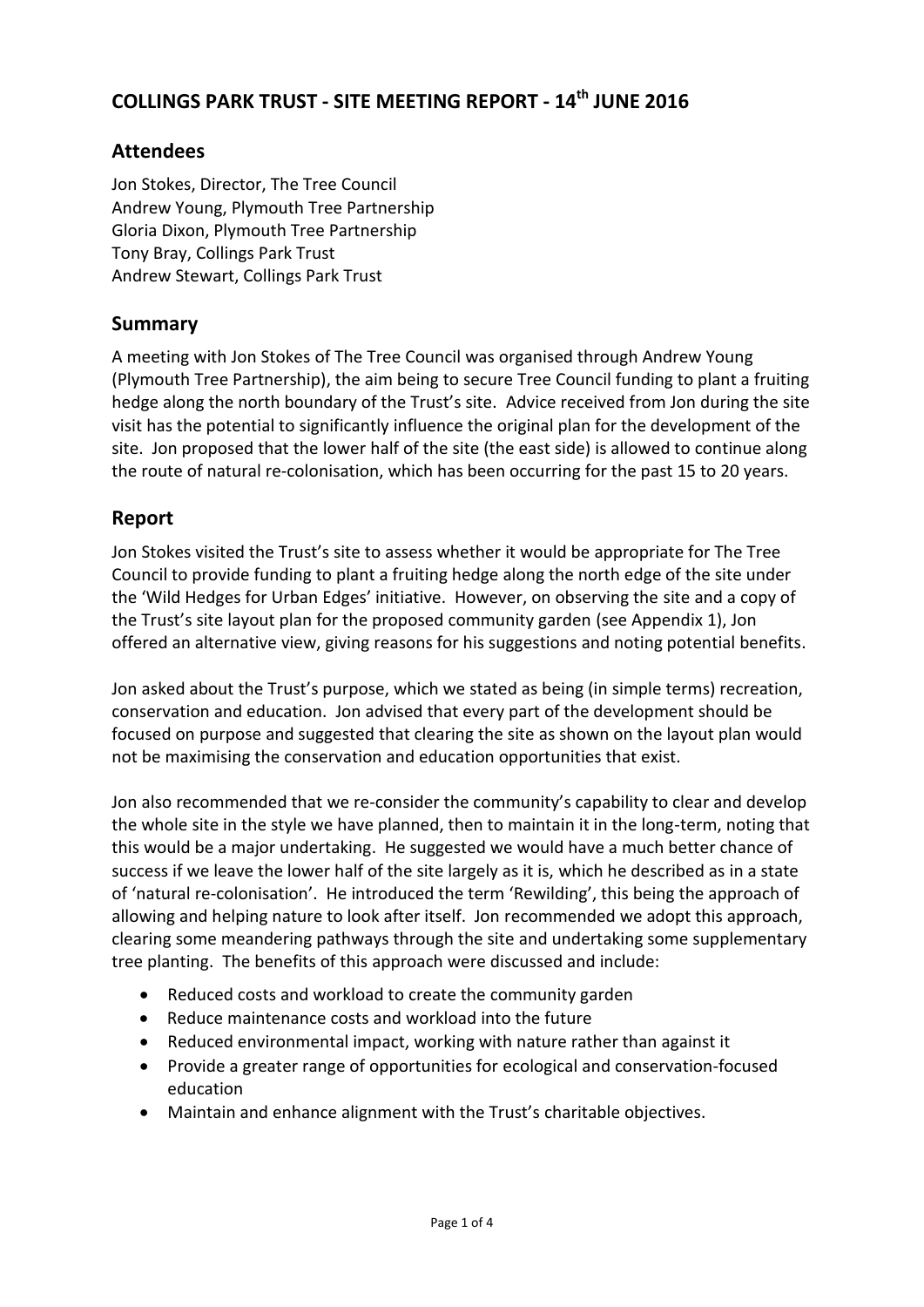Jon stressed the huge level of effort needed to 'fight' nature, rather than working with nature. He recommended a rewilding approach to the lower half of the site because the natural re-colonisation is more apparent, this due to the clearance works that have occurred in the upper level over the years. From a brief inspection within the area it was concluded that the upper level would be far more suitable for development in the way the Trust has planned.

Jon provided a number of recommendations to support a rewilding approach, including:

- Undertake an ecological survey, potentially involving local schools and/or Plymouth University
- $\bullet$  Introduction of water to the site, in the form of a pond (or bog)
- Maintain and enhance height by planting trees (e.g. apple & pear trees) and hedging
- Establish dead wood stacks to encourage biodiversity
- Install 'bug hotels', potentially working with local schools on their construction, installation and on-going monitoring
- Contact local bee keepers and invite them to install bee hives
- Create meandering, bark-chipping covered paths through the lower level, following the natural features, creating small clearings for seating / observation areas
- Supplement existing ash tree saplings along the bank between the two levels with fruit trees (e.g. apple and pear trees) as ash die-back is highly likely to set in and cause decline within 10 years.

Jon advised that the Eco Land Management (ELM) co-operative, a group established by exemployees of the Trust for Conservation Volunteers (TCV), may be able to help with support such as writing a management plan for a re-wilding approach. There is likely to be a charge for this type of support, possibly around £150 per day. ELM also offer support with physical works. The ELM contact is Dean Price.

Returning to the original subject of the site visit, Jon advised of concerns that fruiting hedging planted along the north boundary may not survive due to the close proximity of brambles on both sides. If the brambles are not kept at bay their rampant nature will overcome the young hedge planting. He suggested we utilise the strip of cleared undergrowth to form an access path, and then let the brambles to the north act as the boundary. Jon did not rule out the possibility of funding for fruiting hedging, but he stressed that we would need to demonstrate how it would be maintained in the long-term and how it would fit into our overall purpose/plan.

Jon further advised that The Tree Council may be more inclined to provide funding for planting of fruit trees / hedging along the bank between the two levels.

Jon observed the group of trees in the strip of land to the south of our site, which he suggested have probably developed from an ancient meadow boundary. He noted Ash trees, Scots Pine, Beech trees and one very old Sweet Chestnut tree, which he estimated to be over 300 years old. He stated that it was 'one of the best trees in Plymouth', even though it was probably in decline. He mentioned that Sweet Chestnut trees can take 300 years to grow, 'rest' for 300 years and then slowly decline for a further 300 years.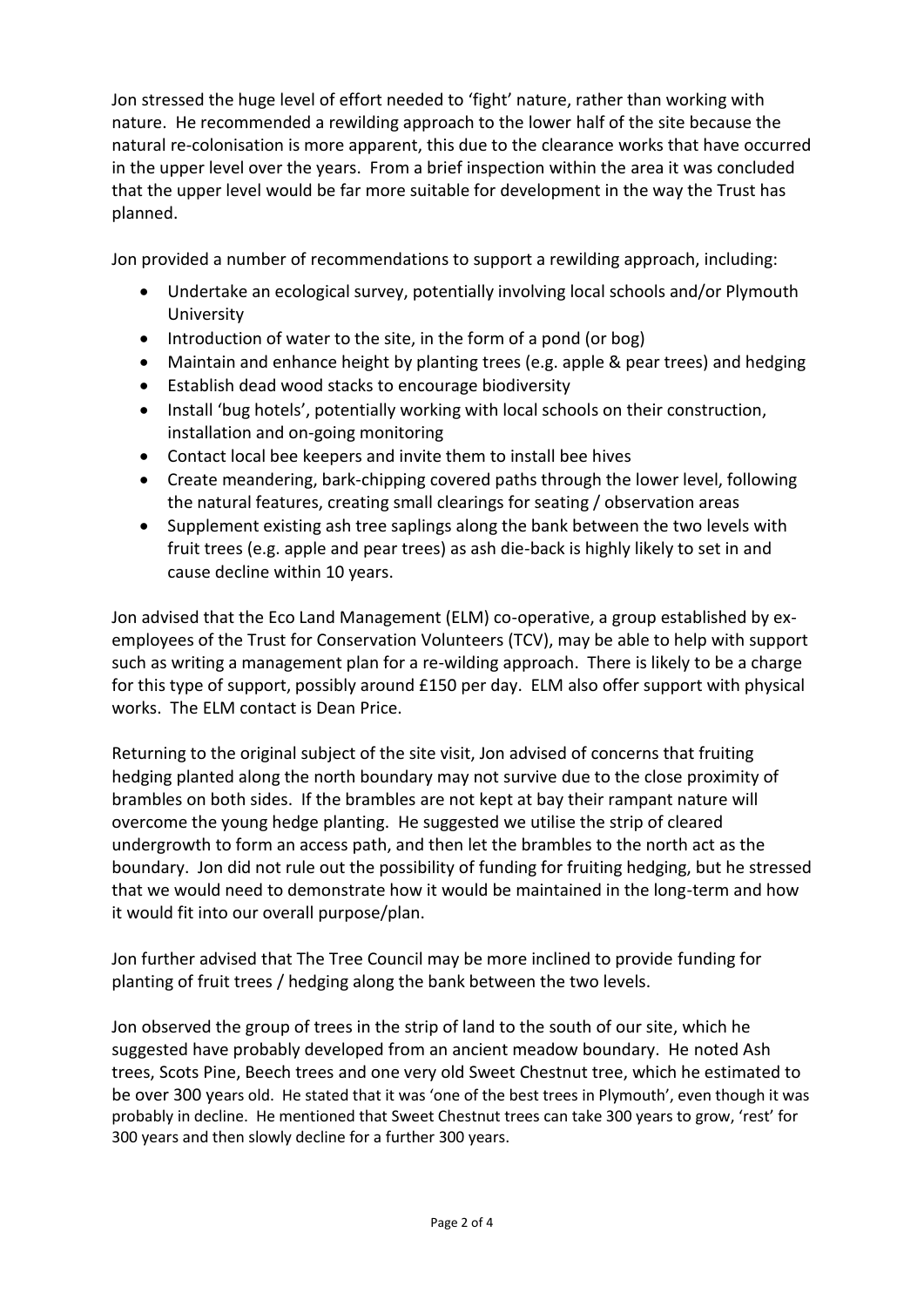## **Observations & Recommendations**

Jon Stokes has provided an alternative, expert opinion about the future development of our site. He has provided justification for his suggestions and highlighted various potential benefits to the Trust, its members and the wider community. Suggestions made are aligned to the Trust's charitable objectives relating to conservation and education. Furthermore, the proposed modifications to the site layout would not contravene the restrictive covenants set out within the transfer of title documentation.

In October 2014 we were provided with a contact in Plymouth University's School of Biological Sciences, Dr Paul Ramsay, who could potentially help us with an ecological survey and schools engagement. Follow up contact would confirm whether this is still possible.

We have leeway within the restrictive covenants to create a bog garden, but would need City Council agreement to introduce a pond. There are obvious safety issues to consider, should we wish to pursue this option.

A brief search on the internet on potential hazards associated with beehives and bee keeping, in particular with relation to young children, indicates this is a manageable situation, simply requiring some segregation and common sense precautions.

It is strongly recommended that the Trustees and Management Committee adopt the alternative proposal to allow the lower half of the site to continue along the route of natural re-colonisation as described in the report section above. More specifically:

- The school children's planting area, the growing area with beds and the poly-tunnel indicated in the north-east quadrant of the original site layout plan should be moved to the north-west quadrant (previously shown as a non-specific 'growing area')
- The fruit growing area / orchard originally shown in the lower part of the site should be relocated to the length of bank between the two levels (planting with potential Tree Council funding)
- The features in the south-east quadrant should be concentrated at the south end of the site to leave a greater area for rewilding
- The bird hide / bird feeding area should be integrated within the lower part of the site
- The location and number of secure stores should be reconsidered, taking account of other changes made.

It is further recommended that the Trust maintains contact with local experts from the Plymouth Tree Partnership (Andrew Young, Gloria Dixon) and explores the possibility of procuring assistance from the ELM Cooperative.

Regarding the north site boundary, it is recommended that the recently cleared strip is maintained as a pathway with the existing brambles to the north side maintained as the physical boundary.

#### **Andrew Stewart**

Chair of Management Committee, Collings Park Trust